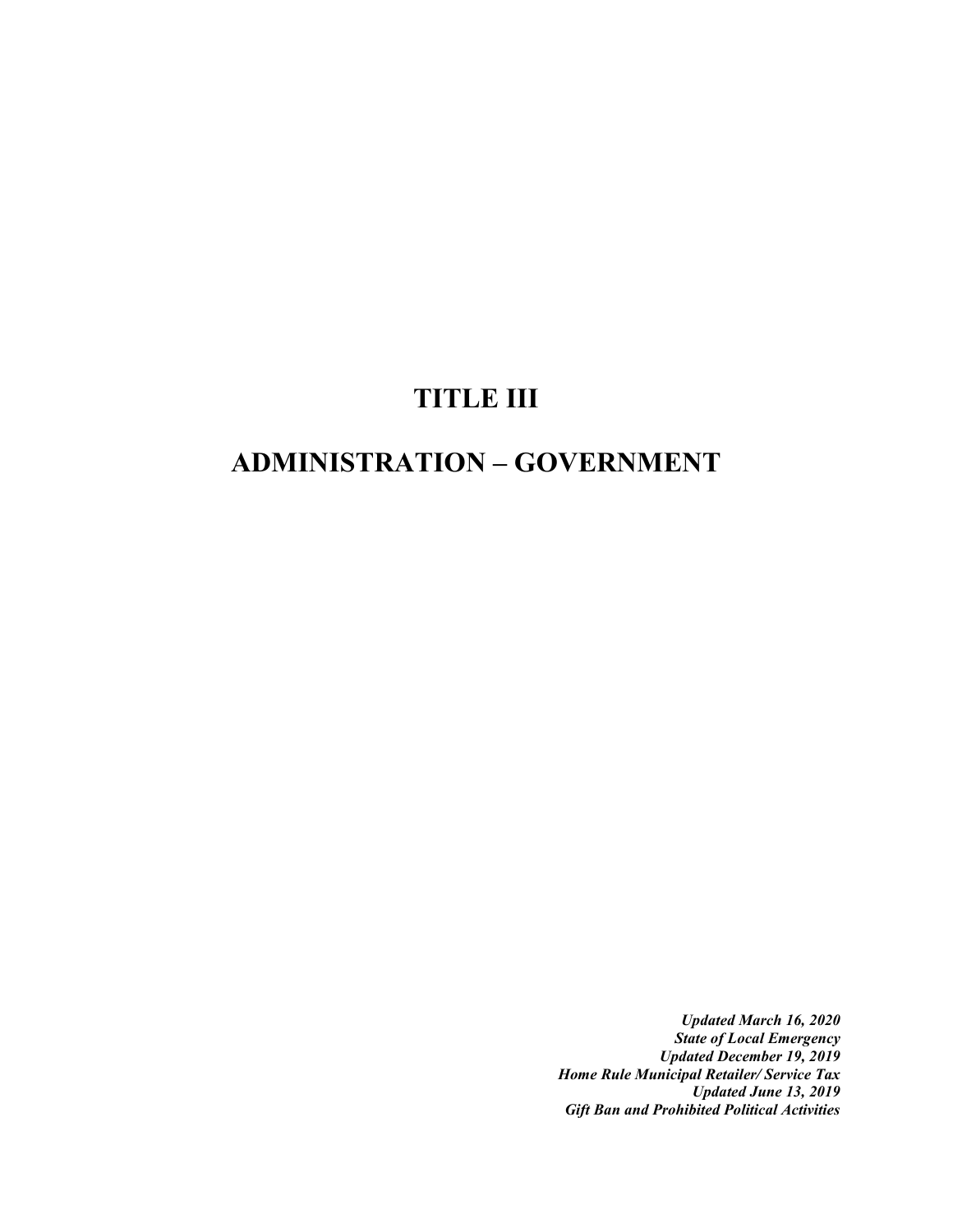# **CHAPTER 33: EMERGENCY SERVICES**

#### Section

- 33.01 Establishment
- 33.02 Coordinator
- 33.03 Functions
- 33.04 Service as Mobile Support Team
- 33.05 Agreements with other political subdivisions
- 33.06 Emergency action
- 33.07 Compensation
- 33.08 Reimbursement by the state
- 33.09 Purchases and expenditures
- 33.10 Office
- 33.11 Appropriation; levy of taxes
- 33.12 Emergency and Disaster Situations; Declaration of State of Emergency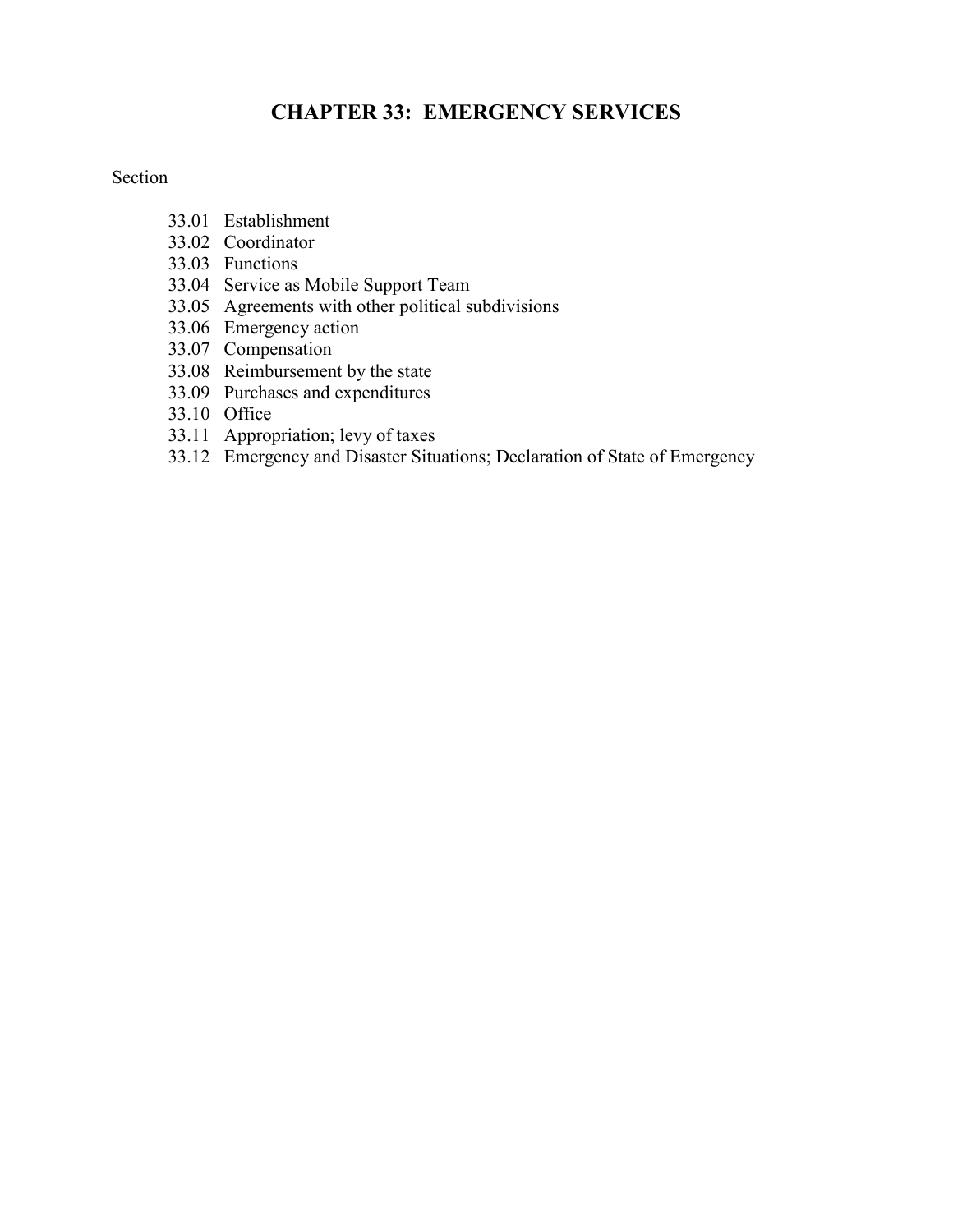# *EMERGENCY SERVICES*

#### **§ 33.01 ESTABLISHMENT**

(A) There is created the Village Emergency Management Administration (EMA) to prevent, minimize, repair, and alleviate injury or damage resulting from disaster caused by enemy attack, sabotage, or other hostile action, or from natural or man-made disaster, in accordance with the "Illinois Emergency Management Act (20 ILCS 3305)."

(B) The EMA shall consist of the Coordinator and such additional members as may be provided by the Board of Trustees.

### **§ 33.02 COORDINATOR**

(A) The Coordinator of the Village EMA shall be appointed by the Village President with the advice and consent of the Board of Trustees and shall serve until removed by the same.

(B) The Coordinator shall have direct responsibility for the organization, administration, training, and operation of the EMA, subject to the direction and control of the Village President, as provided by statute.

(C) In the event of the absence, resignation, death, or inability to serve as the Coordinator, the Village President or any person designated by him or her shall be and act as Coordinator until a new appointment is made as provided by this chapter.

#### **§ 33.03 FUNCTIONS**

The Village EMA shall perform such EMA functions within the Village as shall be prescribed in and by the State EMA plan and program prepared by the Governor, and such orders, rules and regulations as may be promulgated by the Governor and in addition shall perform such duties outside the corporate limits as may be required pursuant to any mutual aid agreement with any other political subdivision, municipality, or quasi-municipality entered into as provided in the "Illinois Emergency Management Act (20 ILCS 3305)."

#### **§ 33.04 SERVICE AS MOBILE SUPPORT TEAM**

(A) All or any members of the Village EMA organization may be designated as members of a Mobile Support Team created by the Director of the State EMA as provided by law.

(B) The leader of the Mobile Support Team shall be designated by the Coordinator of the Village EMA organization.

(C) Any member of a Mobile Support Team who is a Village employee or officer while serving on call to duty by the Governor of the state shall receive the compensation and have the powers, duties, rights, and immunities incident to such employment or office. Any member who is not a paid officer or employee of the Village, while so serving, shall receive from the state reasonable compensation as provided by law.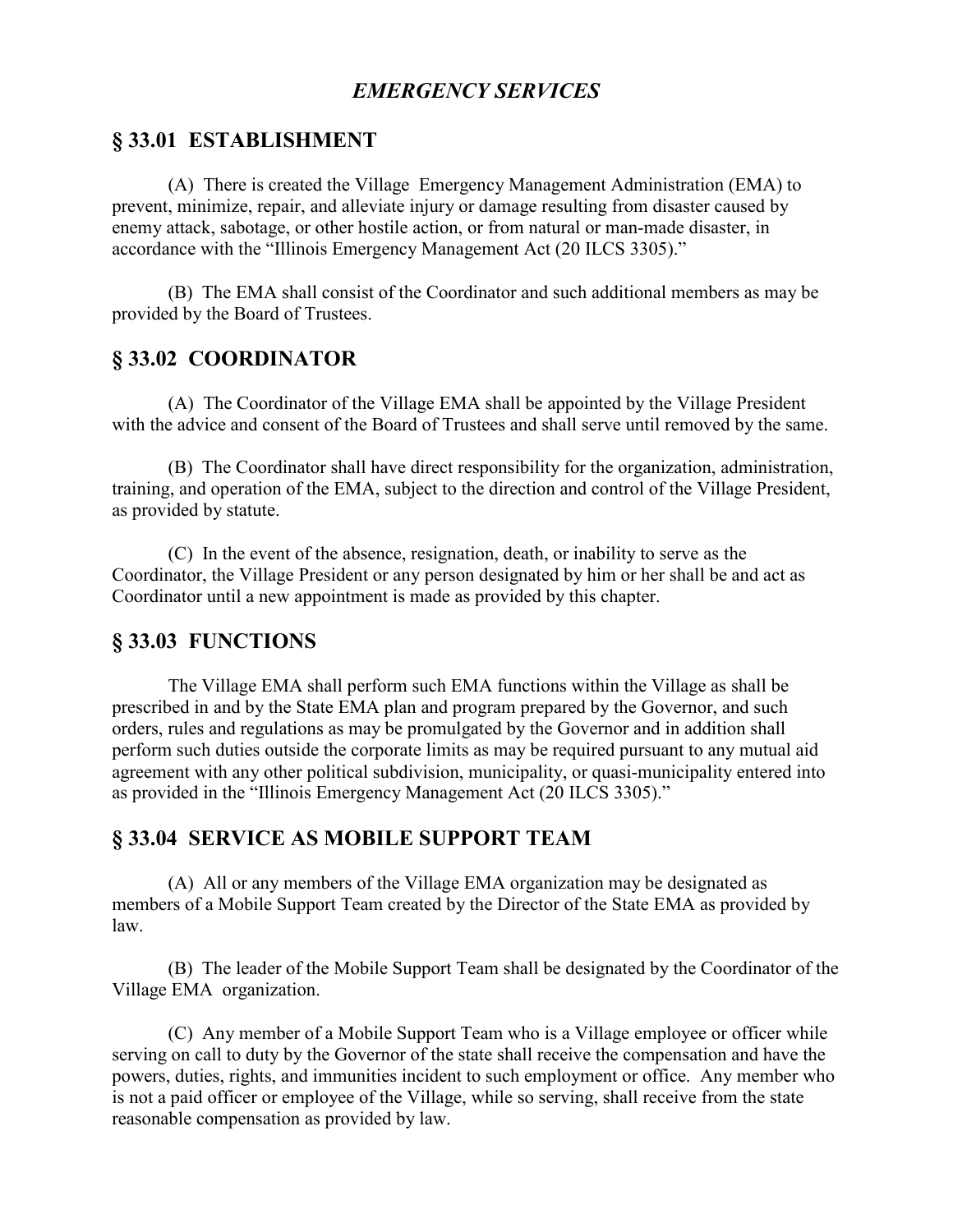# **§ 33.05 AGREEMENTS WITH OTHER POLITICAL SUBDIVISIONS**

The Coordinator of EMA may negotiate mutual aid agreements with other cities or political subdivisions of the state, but no such agreement shall be effective until it has been approved by the Village President and by the State Director of EMA.

## **§ 33.06 EMERGENCY ACTION**

If the Governor proclaims that a disaster emergency exists in the event of actual enemy attack upon the United States or the occurrence within the state of a major disaster resulting from enemy sabotage or other hostile action, or from man-made or natural disaster, it shall be the duty of the Village EMA to cooperate fully with the State EMA and with the Governor in the exercise of emergency powers as provided by law.

## **§ 33.07 COMPENSATION**

Members of the EMA who are paid employees or officers of the Village, if called for training by the State Director of EMA, shall receive for the time spent in such training the same rate of pay as is attached to the position held; members who are not Village employees or officers shall receive for training time such compensation as may be established by the Village President.

### **§ 33.08 REIMBURSEMENT BY THE STATE**

The Village Treasurer may receive and allocate to the appropriate fund any reimbursement by the state to the Village for expenses incident to training members of the EMA, as prescribed by the State Director of EMA, compensation for services and expenses of members of a Mobile Support Team while serving outside the Village in response to a call by the Governor or State Director of EMA, as provided by law, and any other reimbursement made by the state incident to EMA activities as provided by law.

## **§ 33.09 PURCHASE AND EXPENDITURES**

(A) The Village President may, on recommendation of the Village Coordinator of EMA, authorize any purchase of contracts necessary to place the Village in a position to combat effectively any disaster resulting from the explosion of any nuclear or other bomb or missile, and to protect the public health and safety, protect property, and provide emergency assistance to victims in the case of such disaster, or from man-made or natural disaster.

(B) In the event of enemy caused or other disaster, the Village Coordinator of EMA is authorized, on behalf of the Village, to procure such services, supplies, equipment, or material as may be necessary for such purposes, in view of the exigency without regard to the statutory procedures or formalities normally prescribed by law pertaining to Village contracts or obligation as authorized by the "Illinois Emergency Management Act (20 ILCS 3305)", provided that if the Village President meets at such time, he or she shall act subject to the directions and restrictions imposed on that body.